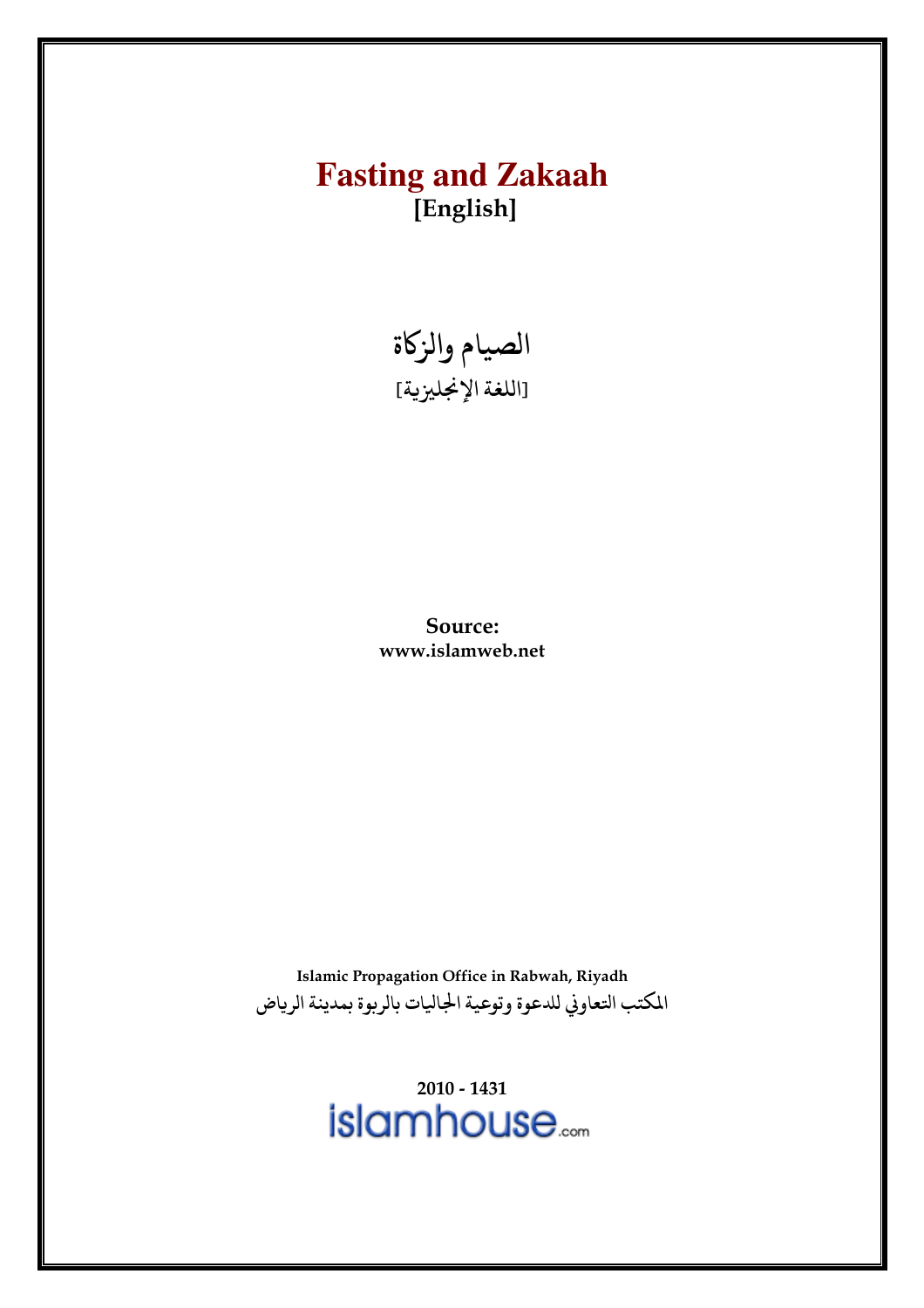# *Fasting and Zakaah*

All praise is due to Allaah alone; may He exalt the mention of the last of all Prophets and Messengers, our Prophet Muhammad, his family and all his companions.

This is a booklet that briefly addresses the rulings of Fasting, including a clarification of the categories of people relative to the obligation of fasting, the immeasurable benefits of fasting, and things that nullify fasting. We will also address the benefits and rulings pertaining to *Zakaah*.

## *Fasting*

- Fasting is an act of worship during which the slave of Allaah refrains from all those things that nullify fasting from dawn until sunset.
- Fasting during *Ramadhaan* is one of the pillars of Islaam, as the Prophet *sallallaahu 'alayhi wa sallam* said, *"Islaam was established on five pillars; the two testimonies (of faith), the establishment of prayer, fasting, obligatory charity and the pilgrimage." (Al-Bukhaari & Muslim).*

## *The Categories of People with regard to Fasting*

- Any Muslim who has reached the age of puberty, who is capable of fasting and is not a traveller, must observe fasting.
- A disbeliever does not have to fast, nor does he have to make up for what he missed before becoming a Muslim.
- Children who have not yet reached the age of puberty should be commanded to fast in order to get accustomed to it.
- An insane person or an elderly one who does not possess the faculty of being able to distinguish between matters does not have to fast nor feed people as expiation.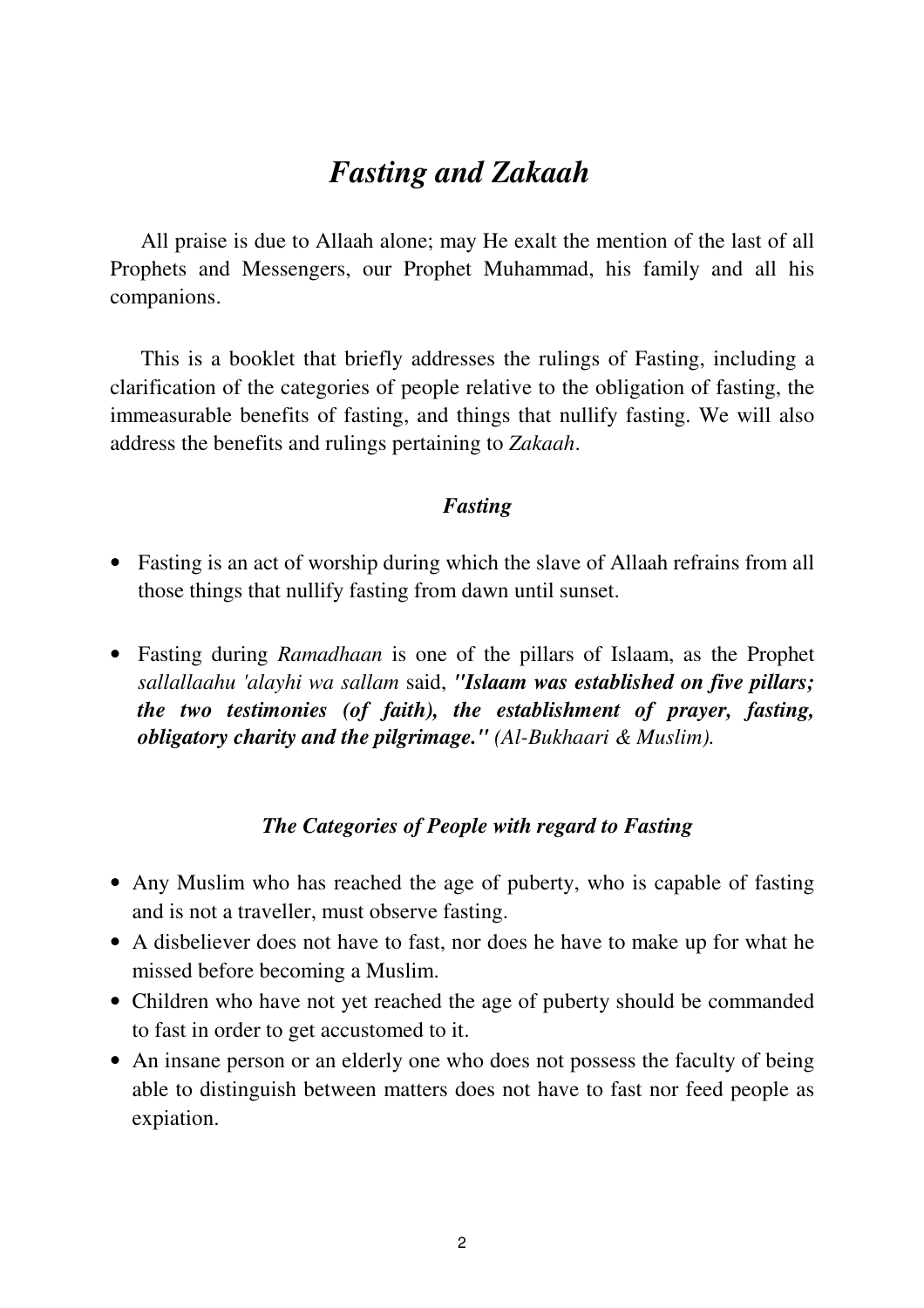- People with chronic diseases do not have to fast or make up for missed fasts, but must feed a needy person for every missed day of fasting.
- A temporarily sick person, a pregnant or breast-feeding woman who fears harm for herself or her baby, a woman in her menstrual period or post partum bleeding, or a person who must break his fast for an important cause, such as to rescue a drowning person, may break his or her fast and make it up after *Ramadhaan*.
- A traveller has the option to observe fasting or to break his fast and make up for it later.

## *Nullifiers of Fasting*

Committing or consuming any of the nullifications of fasting due to forgetfulness, ignorance or coercion does not nullify the fast, for Allaah says what means, *"Our Lord! Put not on us a burden greater than we have strength to bear" (Al-Baqarah: 286)* also, *"Except him who is forced thereto and whose heart is at rest with Faith" (An-Nahl: 106)* and *"And there is no sin on you concerning that in which you made a mistake except in regard to what your hearts deliberately intend." (Al-Ahzaab: 5).* Ones fasting is not nullified if he eats or drinks thinking that the sun has set or that dawn has not yet arrived, nor if he swallows water by mistake during *Wudhoo'*, or has wet dreams or eats or drinks forgetfully.

## **There are seven things that nullify Fasting:**

- **1.** Having sexual intercourse during the daytime. If one does this, he should make up for that day and also pay for the expiation of freeing a slave if one is available. Otherwise, one should fast for two consecutive months or feed sixty needy people.
- **2.** Deliberate discharge of sperm by kissing, hugging, touching, or by masturbating.
- **3.** Deliberately eating or drinking anything, whether beneficial or harmful, including smoking cigarettes.
- **4.** Anything having the same effect as eating and/or drinking. This can be by means of needles, drops or supplements - as long as it has any nutritional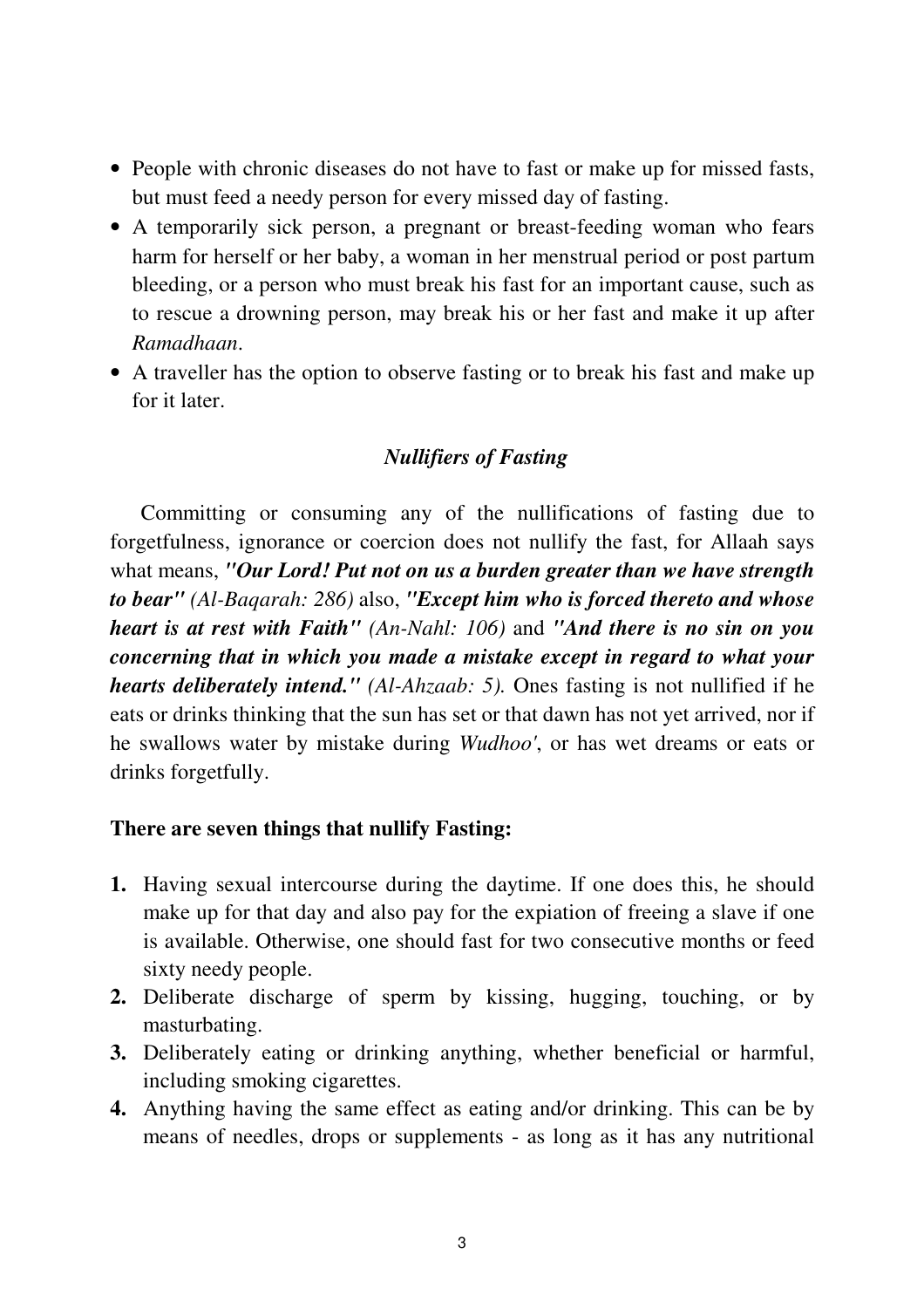value, and this includes a blood transfusion for those who need it. On the other hand, if these things do not have any nutritional value then using them would not affect one's fast in any way.

- **5.** Drawing out blood and *Hijaamah* (cupping). *Hijaamah* is something that is done by means of needles or razors to make holes in the skin in order to draw bad blood out of the body. However, if one has a nosebleed or bleeding due to extracting a tooth, then this will not affect the fast, as this is unintentional and beyond ones control.
- **6.** Intentionally vomiting, but if one were to vomit unintentionally, this would not nullify the fast.
- **7.** Menstrual or post-natal bleeding.

## *Some points*

- It is permissible to intend fasting without having bathed after having sexual intercourse, then bathe after dawn.
- A woman whose menstrual or post-natal bleeding ceases before dawn must observe fasting, even if she has not yet had a bath when the time for fasting begins.
- It is permissible to extract teeth while fasting, and to treat the resulting bleeding, or use eye or ear drops, even if the taste of the drops reaches ones mouth.
- The use of a *Siwaak* (a special wooden toothbrush) is allowed any time during the day whilst fasting.
- It is permissible to cool oneself by pouring cold water on one's head or to sit in front of an air conditioner whilst fasting.
- It is permissible to use a treatment spray for hard breathing or asthma whilst fasting.
- It is permissible to wet one's lips or rinse one's mouth whilst fasting.
- It is recommended to delay *Suhoor* (the pre-dawn meal) until very close to dawn.
- It is recommended to hasten in breaking the fast as soon as the sun sets and eat ripe dates to do so, and if these are unavailable then dry dates; if these are unavailable then one should drink water, and if even this is unavailable then any other type of permissible food or drink is fine. If the fasting person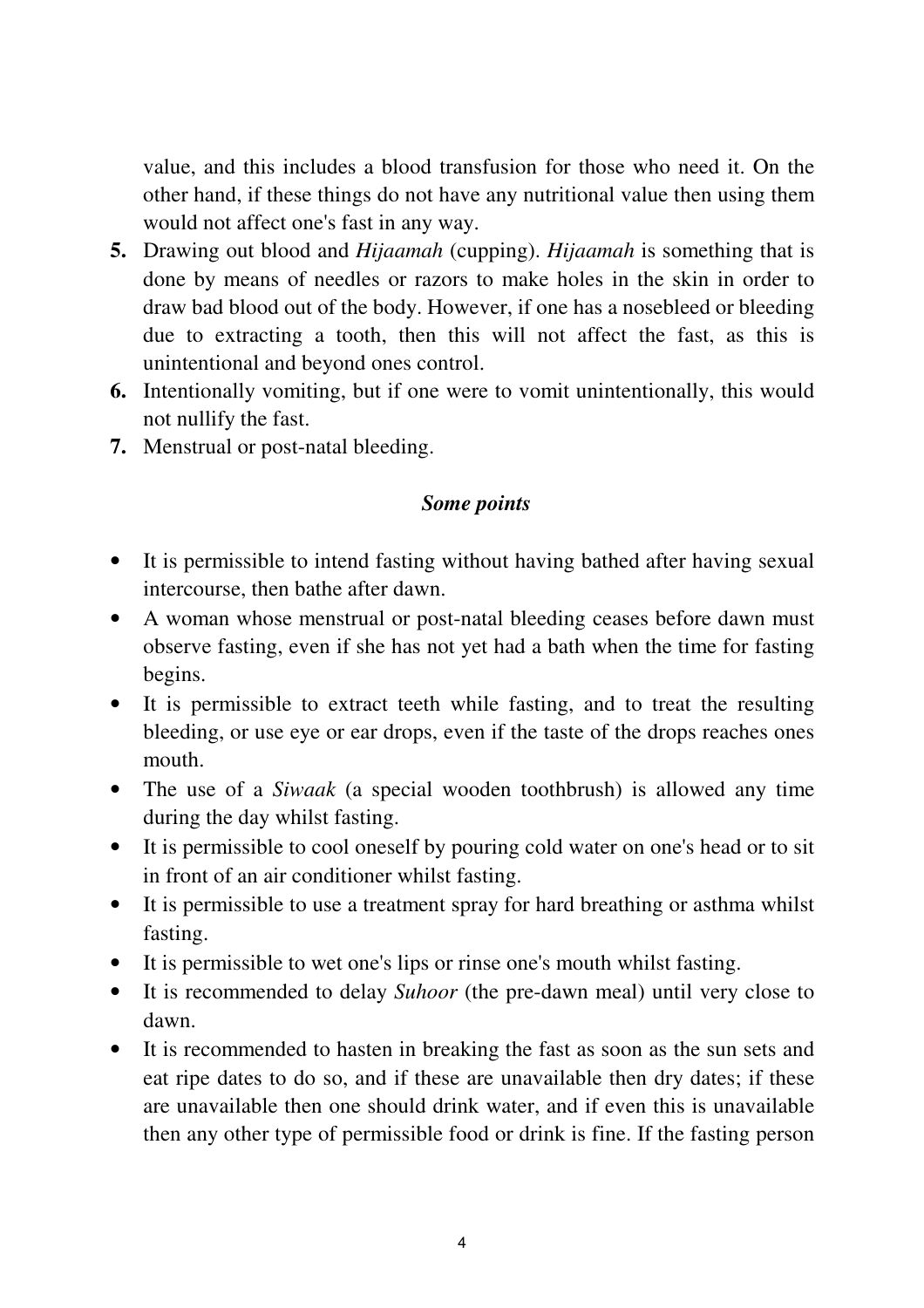cannot find anything then he should intend to break his fast in his heart and that will suffice.

- It is recommended to increase acts of obedience and refrain from the disobedience of Allaah during one's fast.
- It is mandatory to adhere to all obligations such as the five daily prayers at their due time with the congregation, and to refrain from prohibitions like lying, backbiting, dealing with interest and any other action or speech which is prohibited. The Prophet *sallallaahu 'alayhi wa sallam* said, *"The one who does not refrain from falsehood in action, speech and insulting others, then Allaah has no need for him to abstain from his food and drink." (Al-Bukhaari).*

## *Zakaah*

Although it holds a great rank in Islaam, being one of the pillars without which no one's Islaam is complete, as in the *Hadeeth* previously mentioned, many people have neglected this obligation.

*Zakaah* is one of the most obvious merits of Islaam, because it reflects the extent to which Islaam takes care of those who accept and practice it; it is vital due to the great benefits it contains and the dire need of the poor for it.

The benefits of *Zakaah* are many. The following are some of them :

- Assuring the feeling of harmony between the rich and the poor in the community, since man by nature becomes inclined towards those who are kind to him.
- Purifying the soul, elevating its rank, and thwarting stinginess from the soul. This is indicated by the saying of Allaah what means, *"Take Sadaqah (alms) from their wealth in order to purify them and sanctify them with it." (At-Tawbah: 103).*
- Getting the Muslim accustomed to generosity and mercy towards the needy.
- Causing one to become worthy of the blessings of Allaah, Who increases one's provision and replaces what one spends. Allaah says what means, *"And whatsoever you spend of anything (in Allaah's Cause), He will replace it. And He is the Best of providers." (Saba': 39).* The Prophet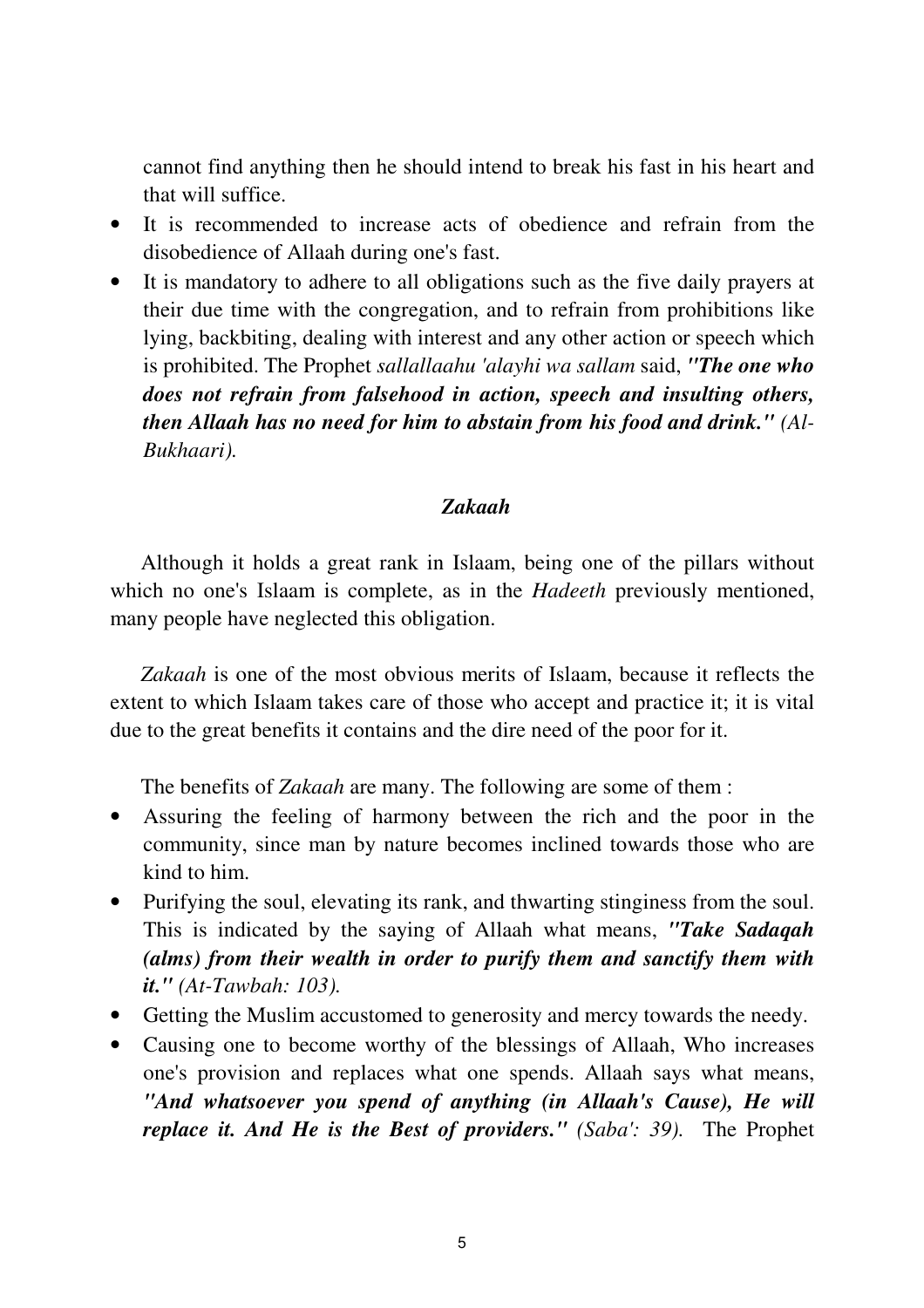*sallallaahu 'alayhi wa sallam* said that Allaah said, *"O son of Aadam! Spend (in charity) and I will provide for you." (Al-Bukhaari & Muslim)*.

Allaah gave a severe warning to those who become stingy and refrain from paying out their due *Zakaah.* Allaah says what means, *"And those who hoard up gold and silver (Al-Kanz: the money, the Zakaat of which has not been paid) and spend them not in the way of Allaah, announce unto them a painful torment. On the Day when that (Al-Kanz: money, gold and silver, the Zakaat of which has not been paid) will be heated in the fire of Hell and with it will be branded their foreheads, their flanks, and their backs, (and it will be said unto them): `This is the treasure which you hoarded for yourselves. Now taste of what you used to hoard.'" (At-Tawbah: 34-35).*

Any person who amasses wealth and does not pay its due *Zakaah,* will be punished by his wealth on the Day of Resurrection. The Prophet *sallallaahu 'alayhi wa sallam* said, *"No owner of a treasure (of gold or silver) who does not pay Zakaah will be spared, for his treasure will be heated in the Fires of Hell and then made into plates. His flanks and his forehead will be branded with them until Allaah pronounces judgment on His servants during a day lasting fifty thousand years." (Muslim).* 

The Prophet *sallallaahu 'alayhi wa sallam* also mentioned the owner of cattle who does not pay its due *Zakaah, "Whoever is made wealthy by Allaah and does not pay the Zakaah of his wealth, then on the Day of Resurrection his wealth will be made into a bald-headed, poisonous, male snake with two black spots over his eyes. The snake will encircle his neck and bite his cheeks and say, 'I am your wealth, I am your treasure.'"* Then he *sallallaahu 'alayhi wa sallam* recited the saying of Allaah which means, *"And let not those who covetously withhold of that which Allaah has bestowed on them of His Bounty (wealth) think that it is good for them (and so they do not pay the obligatory Zakaat). Nay, it will be worse for them; the things which they covetously withheld shall be tied to their necks like a collar on the Day of Resurrection." (Aal 'Imraan: 180) (Al-Bukhaari).* 

*Zakaah* is due on four things: produce, cattle, gold and silver, and trade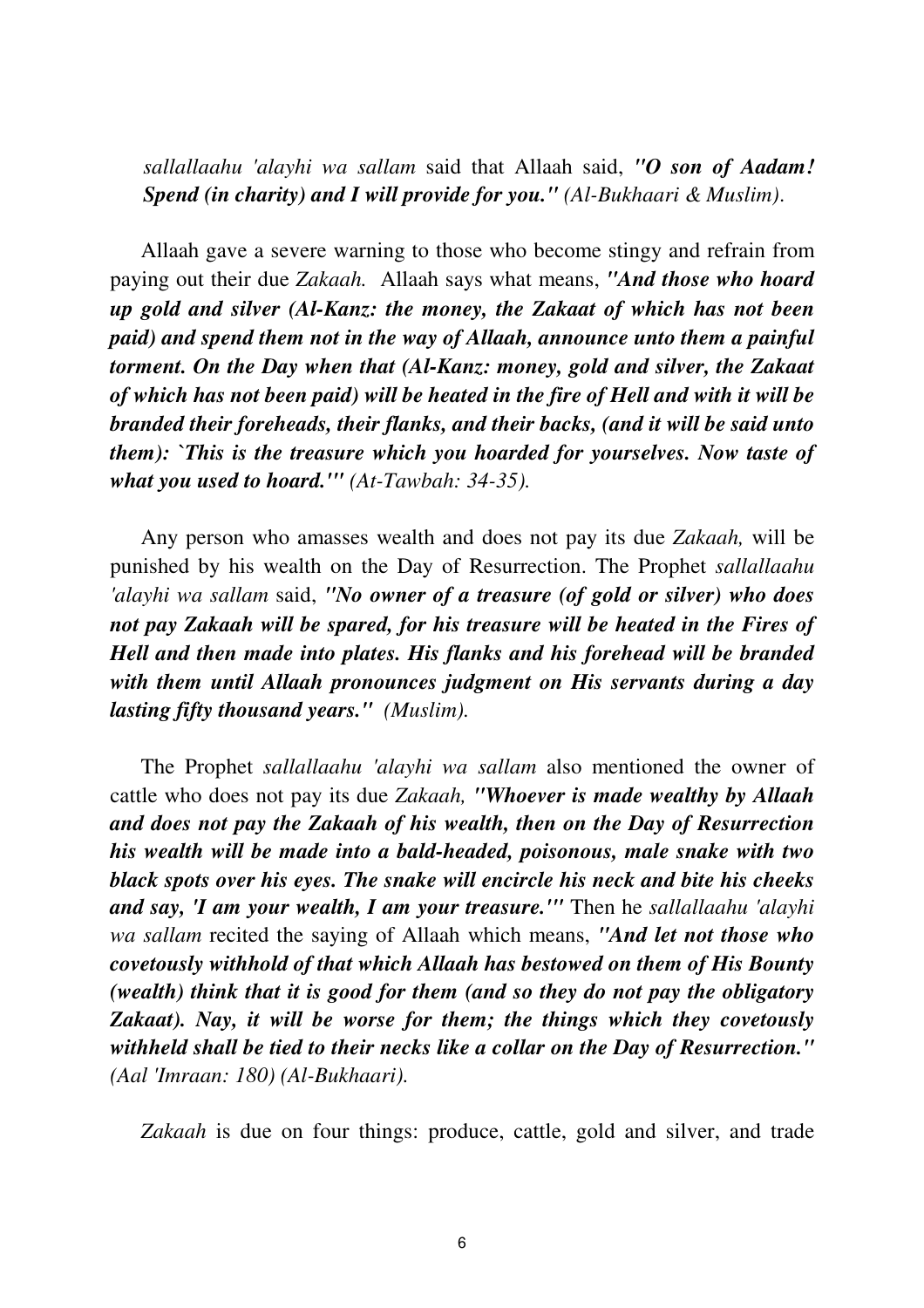merchandise. These things have a specific *Nisaab* (a minimum amount which requires *Zakaah*) below which payment of *Zakaah* is not required.

- *Nisaab* on produce is three hundred *Saa'* of dates, raisons, rice or wheat, where each *Saa'* is four times all what one can hold in two handfuls. When this amount is reached, one should pay ten percent (10%) of that in *Zakaah* if the trees which produce these foodstuffs were watered naturally, by the water of rain, rivers or springs. However, if one had to personally water these trees himself, then the *Zakaah* due on their produce is only five-percent (5%), as the Prophet *sallallaahu 'alayhi wa sallam* has informed us.
- *Nisaab* on cattle is a very detailed and lengthy issue, which is available in any book on *Zakaah*, but since we intended this booklet to be brief we will not mention these details here.
- The *Nisaab* on silver and gold is approximately US\$900 (which is the equivalent of 92 grams of gold depending on the price of gold), and the amount of *Zakaah* due is two and a half (2.5%) after a full lunar year of possessing it. Another item which is related to this type is gold and silver ornaments that women wear; *Zakaah* applies to these ornaments whether they were in their possession all that time or lent to others, because the Prophet *sallallaahu 'alayhi wa sallam* said, *"No owner of a treasure (of gold or silver) who does not pay Zakaah will be spared, for his treasure will be heated in the Fires of Hell and then made into plates." (Muslim)*. This is a ruling which is general and applies to gold and silver used for trade or anything else as he, *sallallaahu 'alayhi wa sallam* also said to a woman who had two golden bracelets, *"Do you pay Zakaah on them?"* She replied, *"No."* So he then said: *"Are you pleased that Allaah may put two bangles of fire on your arms?"* Thereupon she took them off and placed them before the Prophet *sallallaahu 'alayhi wa sallam* saying: *"They are for Allaah and His Apostle." (Abu Daawood & An-Nasaa'i*).
- Merchandise used for trade must be evaluated at the end of the year, and two and a half percent (2.5%) of its value must be paid out as *Zakaah*. *Samurah,*  may Allaah be pleased with him, said, *"The Prophet sallallaahu 'alayhi wa sallam used to command us to pay Zakaah on anything which we used in*